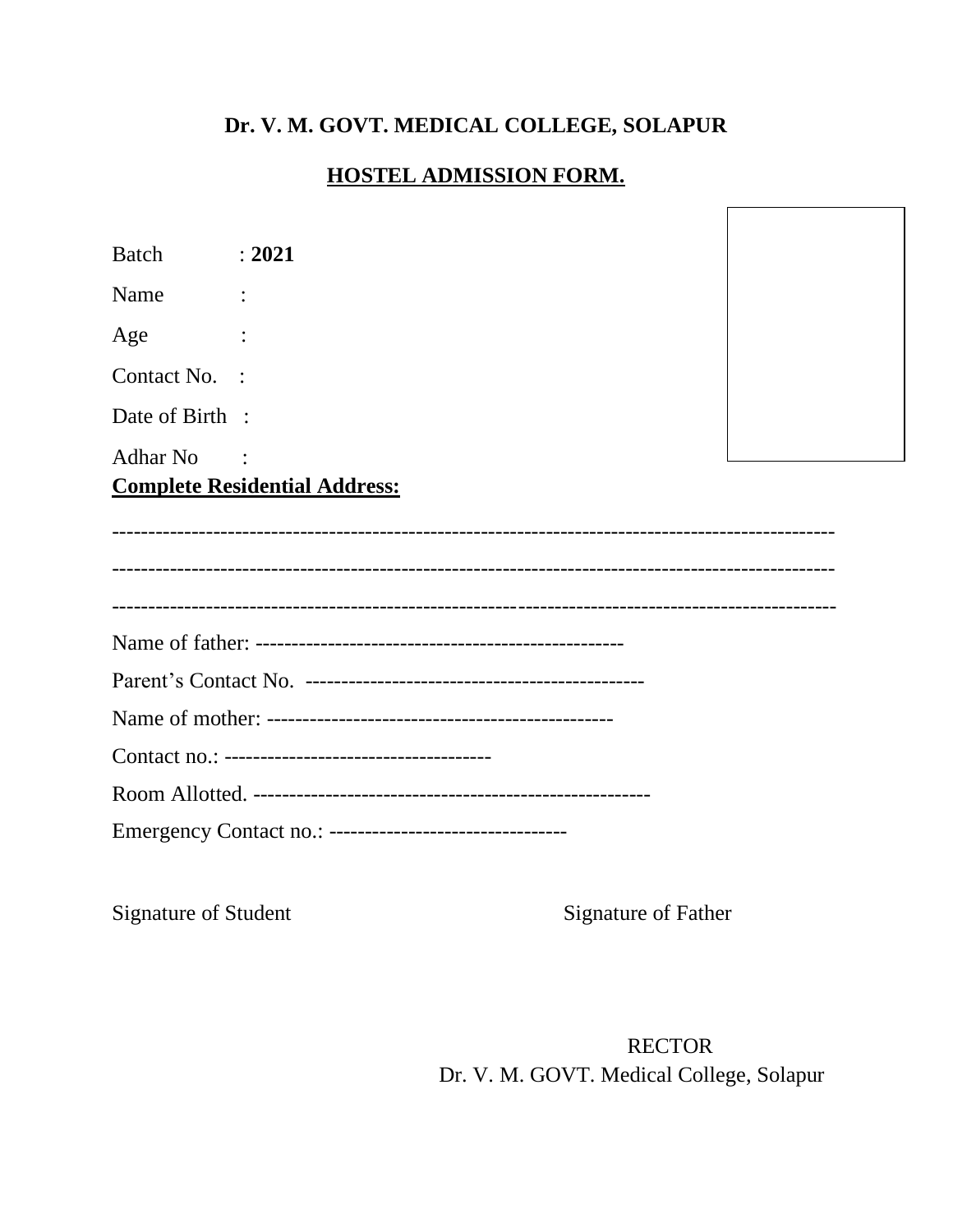# Instructions regarding Girls Hostel

Allotted room provided with tables,chairs,cot,cupboard,fan,bulb

 students are supposed to return these things in good condition at the end of academic session

- Students are supposed to bring their own mattresses, pillows, bed sheets , blankets, bucket, mug
- Students are not allowed to change the allotted room
- Students are not allowed outside the hostel after 8:30 pm
- Boys and girls have separate mess , hostel mess is compulsory for all hostellers
- Smoking and alcohol in the hostel campus is strictly prohibited
- Hostellers who wish to go home or out of the city are supposed to take prior permission of the hostel warden giving proper reason and time duration
- All visitors to the hostel including parents or guardians will have to make necessary entries in the visitors book available at the hostel entrance with the security guard
- Hostellers are advised to lock all doors at all times for security reasons, the personal belongings of the students are not the responsibility of the hostel staff
- Action will be taken if Any hosteller is found guilty of misconduct , breach of rules or showing disrespect to hostel staff.